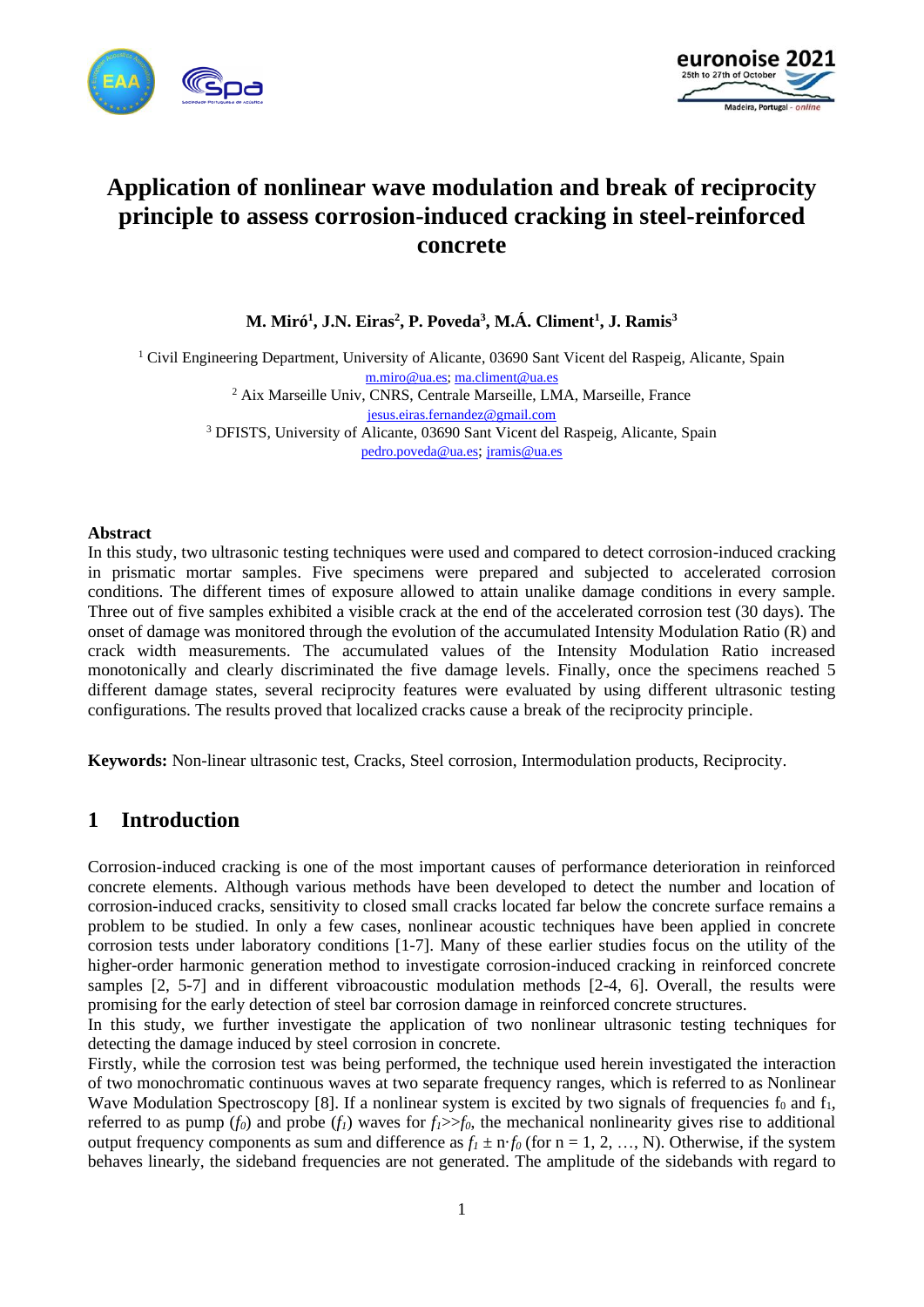

the amplitudes of the pump and probe waves enable the quantification of the nonlinear constitutive elastic properties [8] or the size of localized defects (cracks) if adequate modelling is available [9, 10]. Alternatively, in many studies a qualitative measure of the nonlinear behaviour is provided by comparing the relative strength of N sideband amplitudes with respect to the amplitude of the high-frequency probe *A<sup>1</sup>* as [11]:

$$
R = \frac{\sum_{n=1}^{N} \left( A_{left}^{n} + A_{right}^{n} \right)}{A_1} \tag{1}
$$

Secondly, at the end of the corrosion test, a series of measures based on the reciprocity principle were carried out. The presence of a localized nonlinearity in concrete not only breaks the proportionality between the input excitation and the output elastic response [12], but also affects the reciprocity of signals, the break of which turns out to be a nonlinear feature and to depend on the amplitude that excites the nonlinear scatterer.

It is well known from linear elasticity theory [13, 14] and diverse other fields [15-17] that the reciprocity principle, which represents the space and time invariance of elastic waves, holds true in linear media. This principle may be described as a nexus between a source and the detected elastic response of the excited medium[18]. In other words, the elastic response of the medium when injecting the same source function from position A and recording in position B is the same as the one recorded in A when injecting in B (see Figure 1.), with no dependence on the geometry of the sample [14]. The reciprocity principle has led to various applications, most of which concern imaging techniques based on ultrasonic/acoustic wave propagation [19].



Figure 1 – Schematic representation of the reciprocity principle for elastic waves: (a) linear sample; (b) cracked sample [18].

In order to perform a qualitative analysis of the dependence of the loss of reciprocity on the nonlinear intensity with the degradation level, the definition of different amplitude-dependent indicators for the reciprocity is needed [20].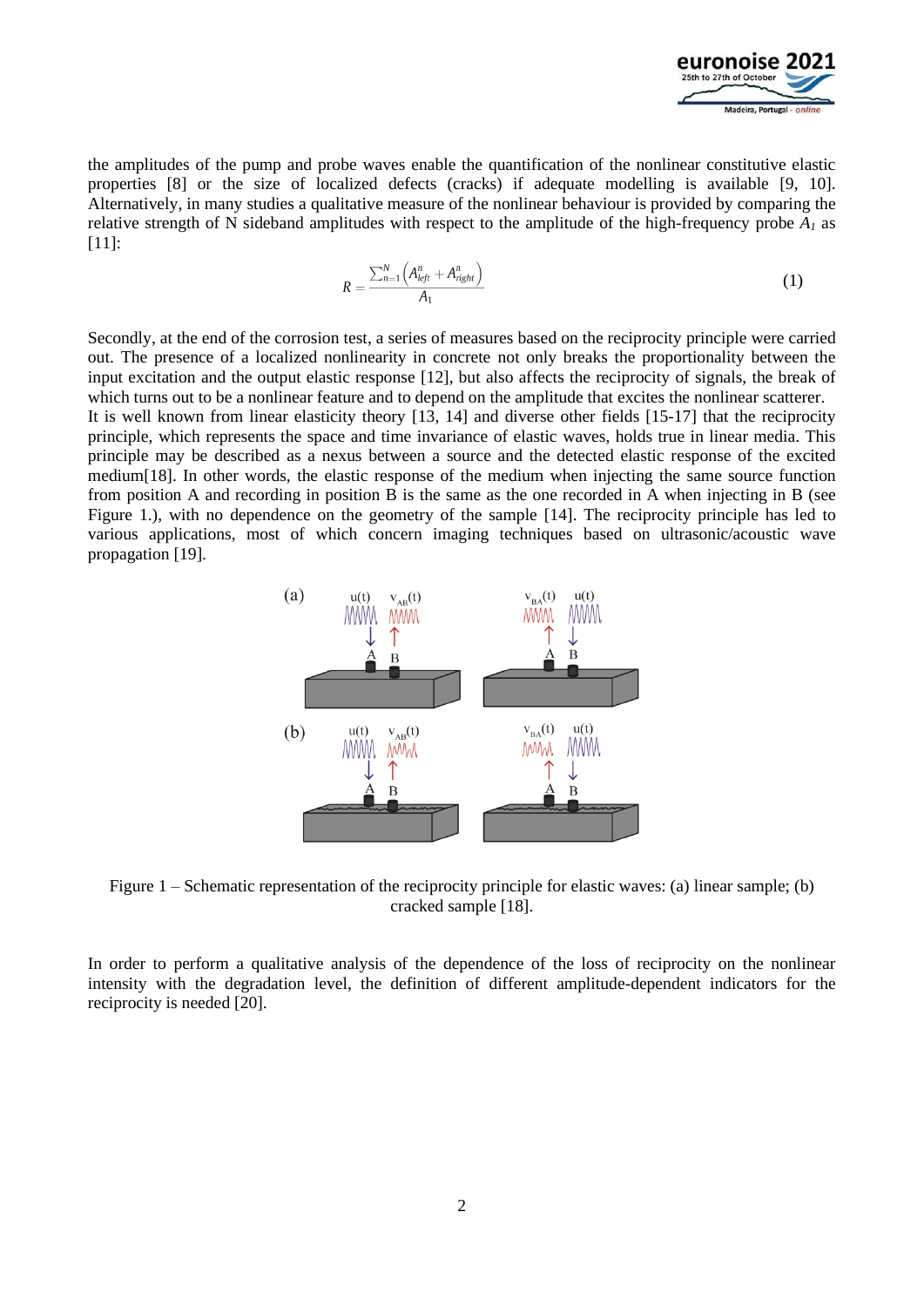

## **2 Experimental details**

### **2.1 Materials and sample preparation**

Five prismatic reinforced cement mortar specimens measuring  $10 \times 10 \times 35$  cm<sup>3</sup> and having identical composition were prepared. Standard siliceous sand (1350 g) and Portland cement type CEM I 52.5 R-SR 3 [21] (450 g) were used. The water to cement mass ratio (w/c) was set to 0.5 (225 g). An amount of sodium chloride was incorporated into the mortar mix to provide an equivalent content of 2% Cl<sup>-</sup>, relative to the cement weight in the hardened mortar (14.8 g) [22]. The molds allowed center-crossing of one steel rebar of 12 mm in diameter along the longitudinal axis and placed at 25 mm of its bottommost surface (in contact with the mold). This layout was chosen to promote a longitudinal crack on the samples upon corrosion of the steel rebar. The steel rebars were previously cleaned from native corrosion products [23] and the ends of each rebar piece were covered with vinyl electrical tape to avoid the steel-mortar-air interface in the accelerated corrosion tests. The mortars were prepared [24], poured into the plastic molds, mechanically compacted, and cured for 28 days in a humidity chamber at 20 ºC and 95% relative humidity. Once the samples were cured, accelerated corrosion tests were started.

### **2.2 Accelerated corrosion test and damage levels**

The accelerated corrosion test was conducted using a potentiostat–galvanostat (Model 362, EG&G Instruments, Princeton NJ, USA). A constant anodic current density of 100 mA/cm<sup>2</sup> was applied between the steel rebar (anode) and an external galvanized steel grid (cathode) placed at the bottom of the specimens (see Figure 2).

To keep an appropriate electrical conductivity throughout the cement mortar, the samples were partially submerged (5 mm height) in a recipient filled with tap water (except the control sample which was preserved in ambient conditions). Given that the potentiostat–galvanostat provided a constant current density, it was possible to corrode four specimens simultaneously by connecting them in series. In the experimental conditions of these tests, the penetration of the steel corrosion process can be considered as linear with time being the corrosion rate equal to the anodic current density passing through the electric circuit (current efficiency 100%) [4, 7, 25].

The exposure time duration to accelerated corrosion conditions was chosen for each sample to attain a different level of degradation. One sample was preserved as reference (M0, Control), so it was not subjected to the passing current. The sample M1 was exposed 3 days before any crack appeared. The sample M2 was exposed 6 days, also with no visible damage. The first crack appeared after 6 days in the samples M3 and M4. At this time, the sample M3 was disconnected, while the M4 was exposed to the passing current up to completing 20 days, so further damage was generated.



Figure 2 – Schema of the samples.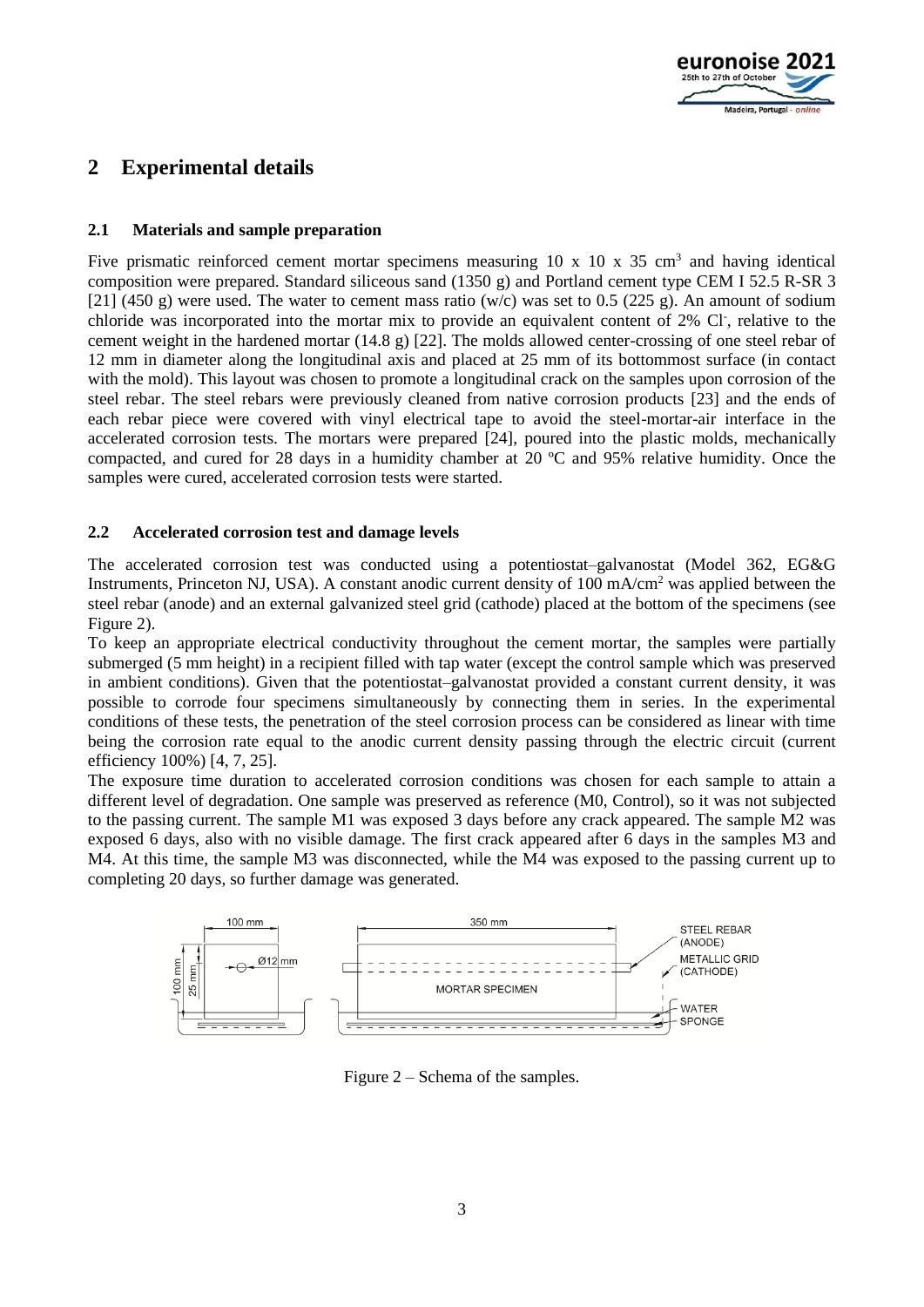

#### **2.3 Non-linear ultrasonic measurements**

#### **2.3.1 Modulation**

Figure 3 shows the experimental setup used for the ultrasonic measurements and the relative positions between emitting (EL and EZ) and receiving (RZ) transducers. The test was repeated at the three different positions shown in Figure 3. Two transducers were used to simultaneously supply two pure tones ( $f_0 = 20$ ) kHz and  $f_1 = 200$  kHz). The high-frequency probe signal was emitted with a signal generator (SONY AFG310) at an amplitude of 5 V. A 16- bit ADC resolution I/O device NI-USB 6361 was used for the generation of the low-frequency pump and the acquisition of the frequency modulated signal with a sampling frequency of 2 MHz.

The acquisition length was set to 50 ms. The pump wave signal was fed through an amplifier FS WMA-100 and then transmitted through a Langevin transducer. The input voltage was set to 130 V (after amplification). Two broadband ultrasonic transducers IDK09 [26] were used for emitting and receiving the high-frequency signal. White soft paraffin (Acofarma) was used as a coupling agent.

A Blackman window with a length of 35 ms was applied to the steady-state interval of the received signal and transformed to the frequency domain through the Fast Fourier Transform algorithm. Then, the amplitudes of the probe  $(A_f)$  and the expected first- and second-order intermodulation frequencies  $(A_{f1\pm f0}$  and  $A_{f1\pm2f0}$ , say N was set to 2) were used to evaluate the nonlinear parameter R as defined in Eq. (1).



Figure 3 – Transducer positions 1, 2 and 3 of emitting Langevin transducers (EL), emitting IDK09[26] transducers (EZ) and receiving (RZ) transducers.

#### **2.3.2 Reciprocity**

Finally, at the end of the accelerated corrosion exposure, a comparison of the final condition was also made through reciprocity measurements on each sample. To this purpose, the samples were previously let dry in laboratory conditions. Then a reciprocity ultrasonic test (on two configurations) was performed. Figure 4 shows the two configurations (1 and 2) and the two positions (A and B) between emitting and receiving shear wave transducers (Panametrics), see Figure 4. A high viscosity coupling agent was used.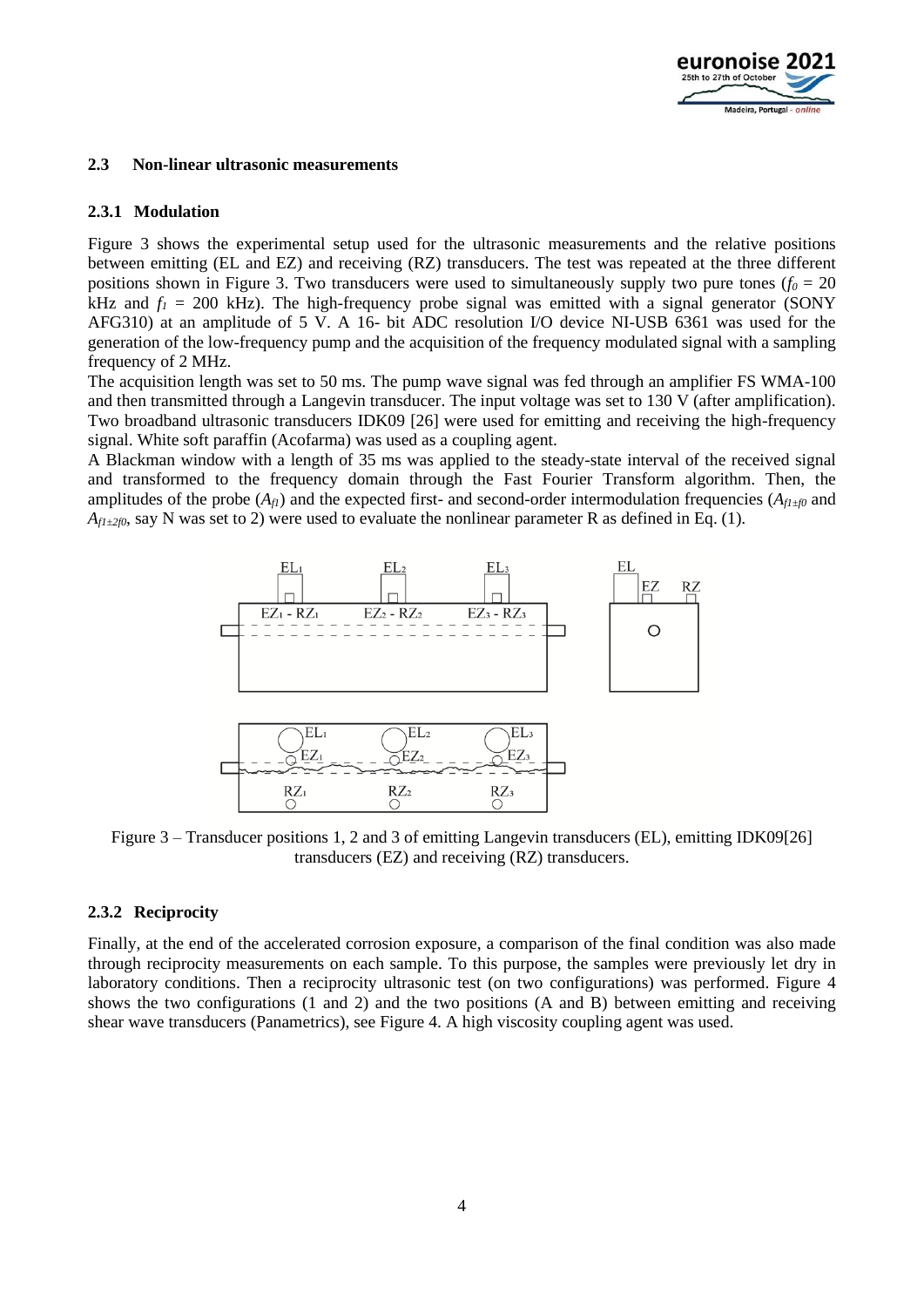



Figure 4 – Configurations (1 and 2) and positions (A and B) of the ultrasonic reciprocity measurements.

A pure tone signal was generated with a PC (WaveGen) and emitted by a transducer at a frequency of 250 kHz, varying the input amplitude *A<sup>i</sup>* of the mechanical excitation. The amplitudes used were 10V, 25V, 50V, 75V, 100V, 125V and 150V. The received signal was sent to an amplifier High Voltage Pulser-Receiver (Panametrics Model 5058PR, Sofranel) [27] and bandpass filtered between 30 kHz and 1 MHz. The average of 100 signals were registered with an oscilloscope Teledyne Lecroy HDO4024A with a vertical resolution of 12 bits and a sampling frequency of 20 MHz.



Figure 5 – Experimental setup used for the reciprocity ultrasonic measurements.

The indication of reciprocity was defined as the difference between the elastic responses  $v_{AB}$  and  $v_{BA}$ , of the signals generated by a transducer placed in position A and recorded in B and vice versa, at every fixed amplitude  $(A_i)$  of excitation [18]:

$$
r^i = v^i_{AB} - v^i_{BA} \tag{2}
$$

Moreover, a reciprocity parameter  $D^i$  can also be defined as the maximum of the reciprocity signal of Eq. (2) [18]:

$$
D^{i} = \frac{2\max(r^{i})}{\max(v^{i}_{AB}) + \max(v^{i}_{BA})}
$$
(3)

The parameter  $D^i$  increases as the difference between waveforms  $v_{AB}$  and  $v_{BA}$  increases.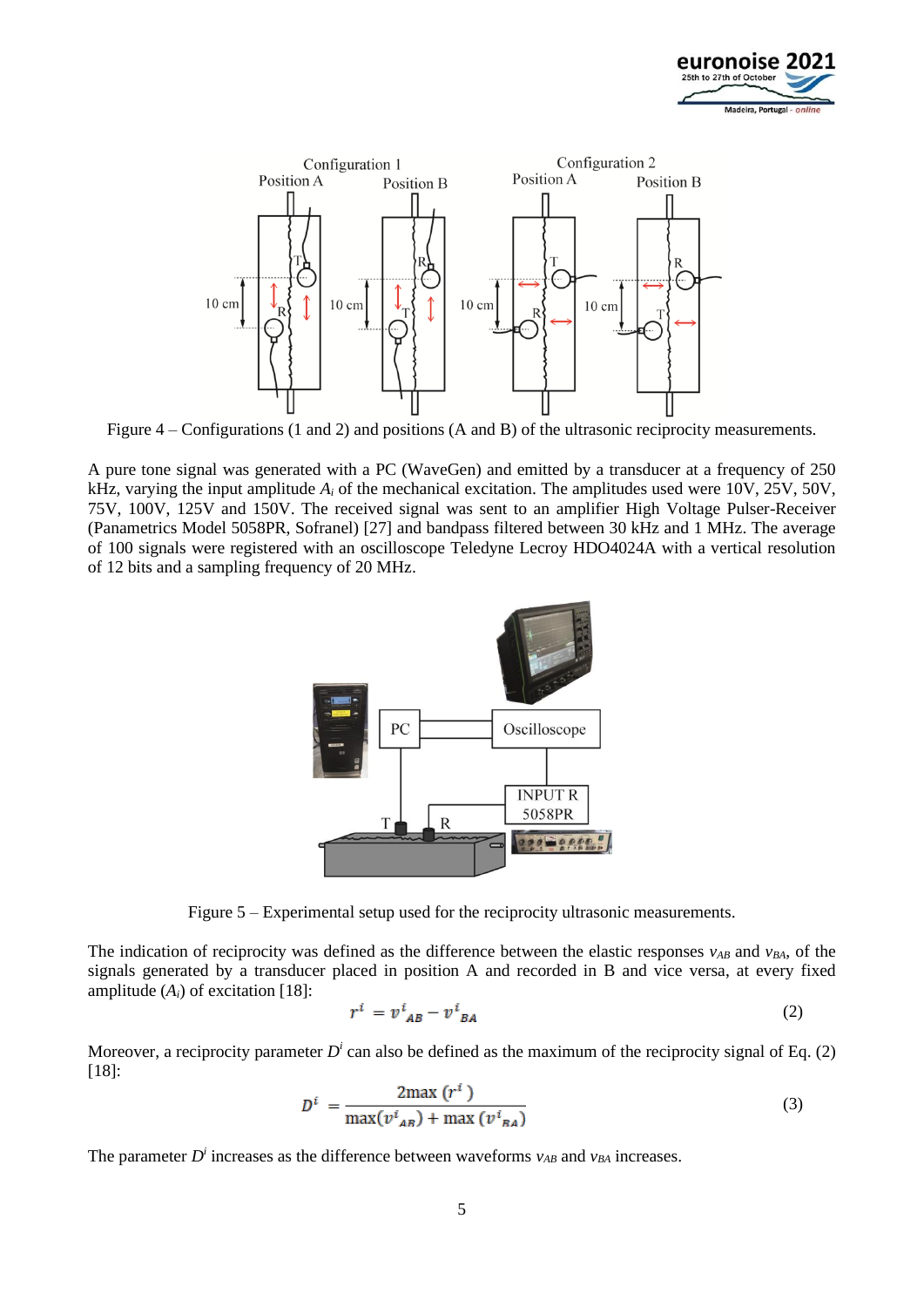

## **3 Results and discussion**

Two different strategies were used to evaluate the potential of the intermodulation parameter R to detect the damage inflicted by the steel rebar corrosion. First, the evolution of the intermodulation parameter R was monitored over the accelerated corrosion test for 30 days. Second, measurements (on the two investigated configurations) were realized later to compare the final condition of the five samples.

For the monitoring test, two measurements were done before starting the accelerated corrosion test (henceforth, referred to as days -1 and 0). The analysis of the R values obtained at the undamaged condition did not show significant differences between the three investigated positions.

The nonlinearity parameter that is measured at each moment of the test would correspond to the microcracks (or their growth rate). Therefore, a cumulative value (that is, the area under the non-linearity parameter versus time) would roughly represent the more generally defined crack damage state [28]. Figure 6 shows the variation of the R parameter accumulated over time for the 5 study specimens. The accumulated R parameter clearly shows a distinction between the control specimen (Sample 0), the uncracked specimens (Samples 1 and 2), and the cracked specimens (Samples 3 and 4). Therefore, the cumulative nonlinearity parameter can be used to discern different levels of corrosion damage and cracking.



Figure 6 – Evolution over time of the non-linear parameter R accumulated for each reinforced mortar specimen.

Figure 7 shows the superposition of supposedly reciprocal signals for the maximum amplitude (150V). The black solid line refers to the signal recorded in B when emitting from A, while the dashed red line refers to signals recorded in A when emitting from B. Figures 7(a) and 7(b) are signals detected in the Control sample (undamaged) and plots in Figures 7(c) and 7(d) are relative to the Sample 1 (damaged). Figures 7(a) and 7(c) are the superposition of signals recorded in Configuration 1 Figures 7(c) and 7(d) are the superposition of signals recorded in Configuration 2, see Figure 4. These results reveal that reciprocity breaks only in the sample damaged while the control sample shows a linear behaviour.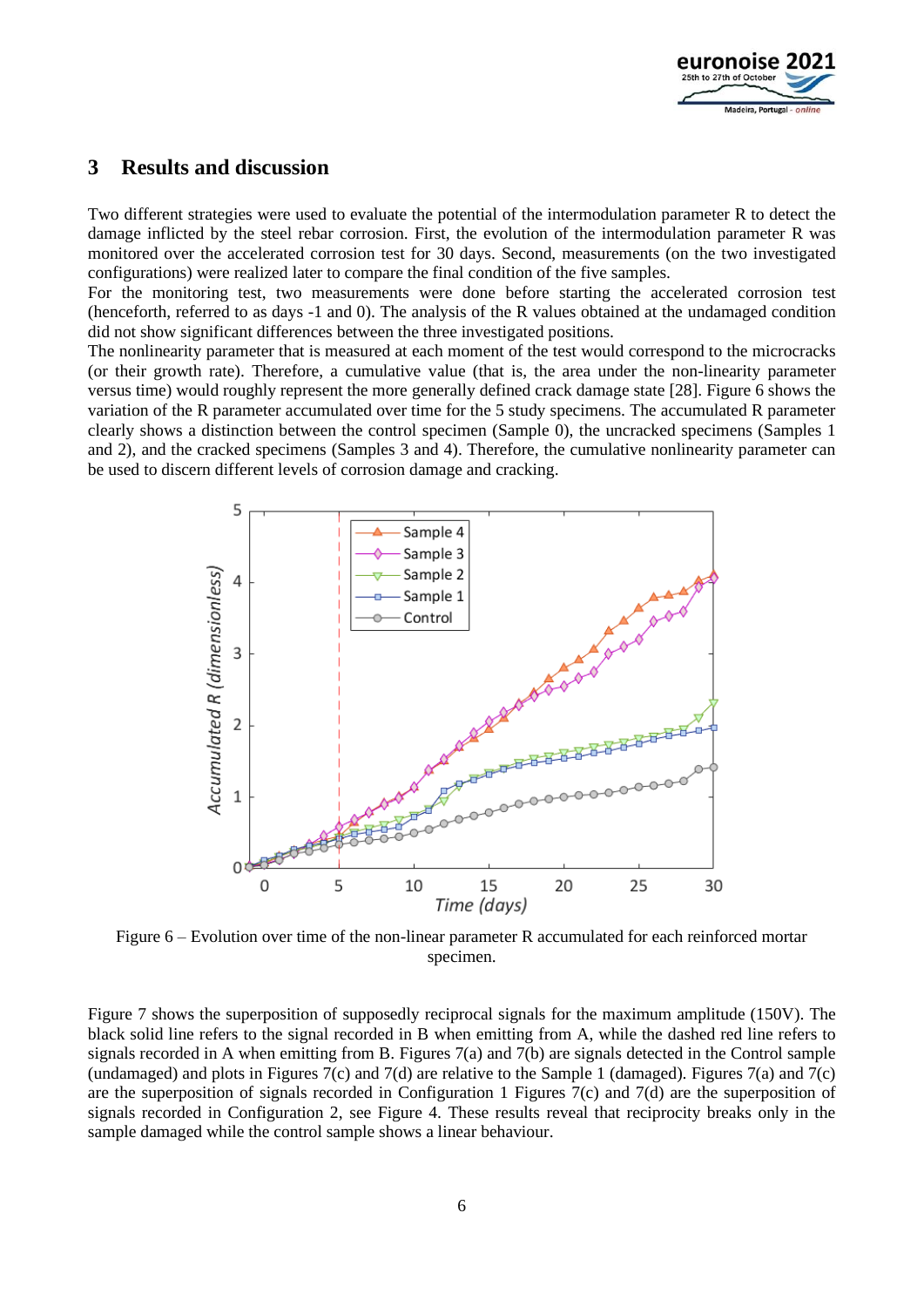



Figure 7 –. Superposition of reciprocal signals for the maximum amplitude (150V): the black solid line refers to the signal recorded in B when emitting from A, while the dashed red line refers to signals recorded in A when emitting from B. Plots in the first row (a and b) are signals detected in the Control sample (undamaged) and plots in the second row (c and d) are relative to the Sample 1 (damaged). The first column

is the superposition of signals recorded in Configuration 1 (a and c) and the second column is the superposition of signals recorded in Configuration 2 (b and d). The vertical lines correspond to the windows

applied for the signal analysis.

The data for the two configurations and all amplitudes can be analyzed to calculate the parameter  $D<sup>i</sup>$  as defined in Eq. (3) and results are reported in Fig. 8. The vertical lines in Figure 7 correspond to the windows applied for the signal analysis of Figure 8, since this first part of the wave is not as much affected by the reflections and interactions with the material.

First, notice that the nonlinearity of the response is given by the break of the superposition principle, i.e., the higher the input amplitude is, the less reciprocal the signals are (larger differences in the signals).

The Control sample shows low values in all cases even for the higher excitation amplitudes, while damaged samples reveal higher D values. However, in both configurations, Sample 4 exhibited values very close to the Control sample and Sample 3 showed values under Samples 1 and 2, which were less damaged (see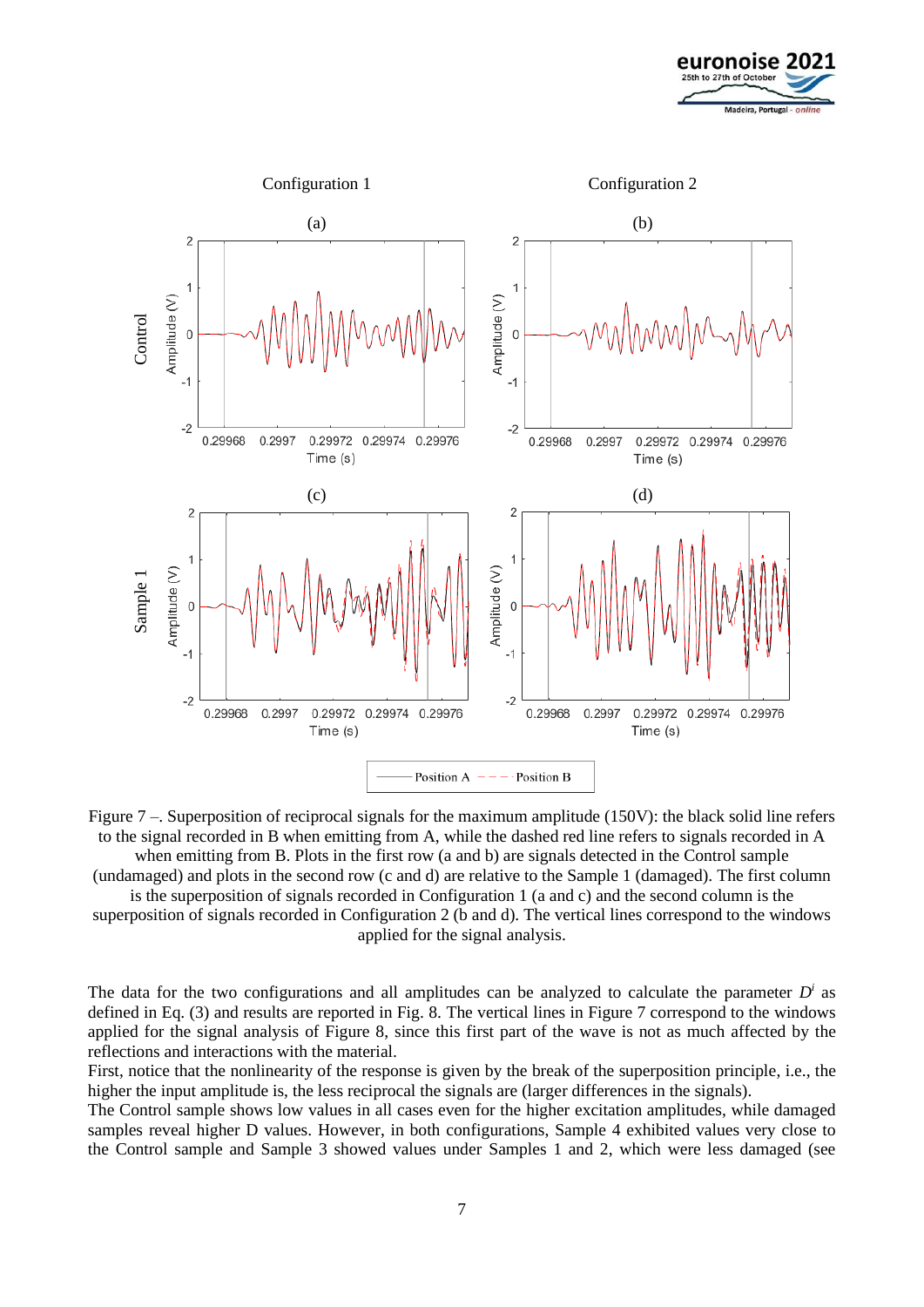

Section 2.2.). This could have been because cracks were so wide that there was little non-linear interaction for the deformations that were being generated.

It is interesting for real in situ applications that the damaged samples with non-visible cracks give higher values and are able to discriminate the presence of damage.



Figure 8 –. Reciprocity indicator, D, versus the input amplitude for all the samples: (a) Configuration 1 and (b) Configuration 2.

## **4 Conclusions**

The results obtained in this study indicate that the ultrasonic waves traveling through the reinforced cement mortar specimens clearly increase their non-linear character in the course of accelerated steel corrosion tests. The evolution of values found in this work for the Intensity Modulation Ratio (R), seems to indicate that the nonlinear features may be appearing before the observation of a visible crack. The appearance of microcracks leads to an increase in non-linearity of the signal: intermodulation products and break of reciprocity principle. The parameter D seems to be useful to detect damage at early stages. As a result, it is possible to use non-linear ultrasonic techniques for the detection of cracks due to the corrosion of the embedded steel bar in reinforced concrete or mortar model specimens.

### **Acknowledgments**

This research was funded by the Spanish Agencia Estatal de Investigación (grant code BIA2016-80982-R) and by the European Regional Development Fund (grant code BIA2016-80982-R).

We would like to thank Carmen Andrade for her advice on the details of the corrosion testing. We thank also Lafarge-Holcim Spain for providing the cement samples for preparing the reinforced mortar specimens. M. M. acknowledges a pre-doctoral fellowship from the Spanish Ministerio de Educación, Cultura y Deporte (FPU16/04078).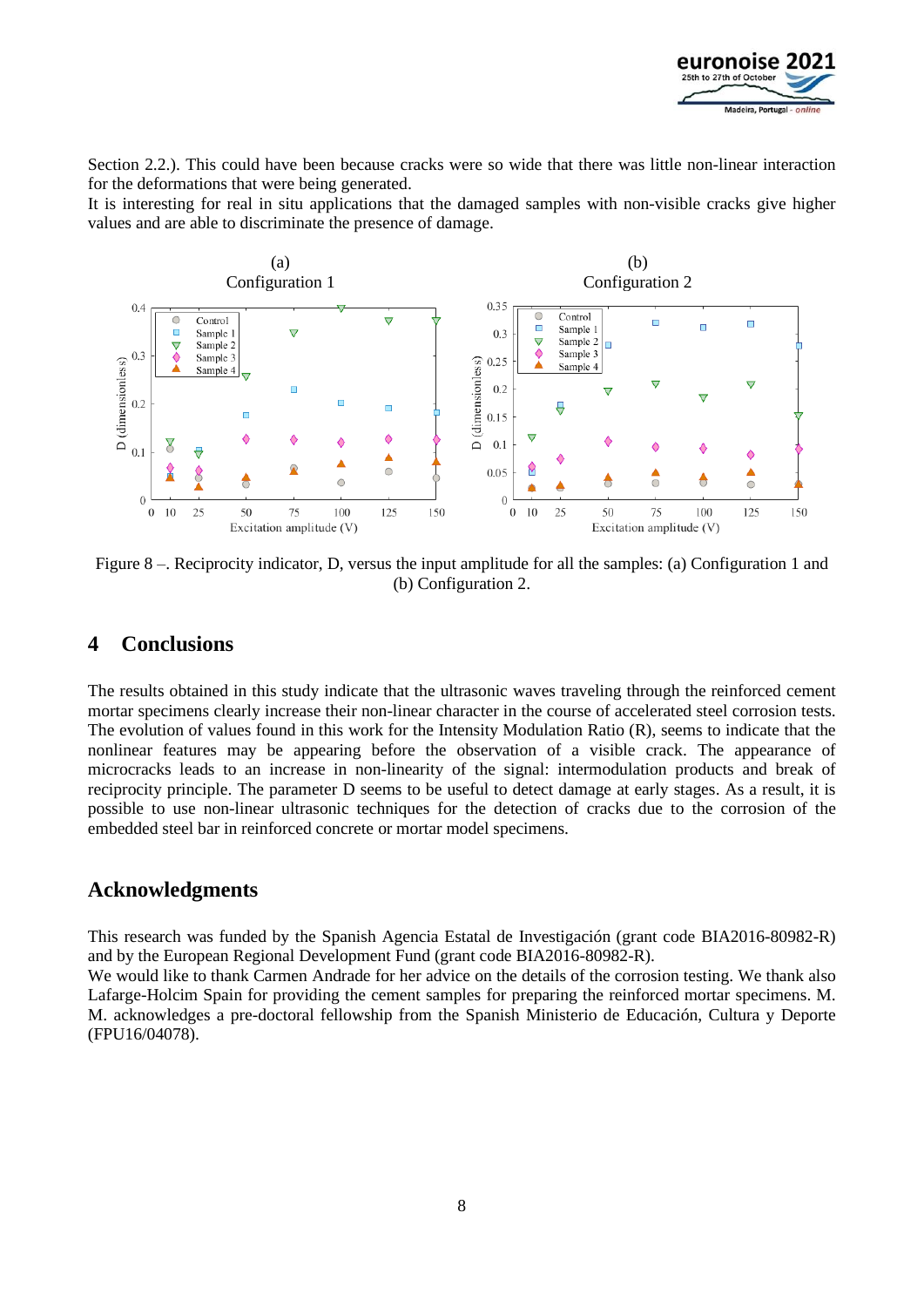

## **References**

[1] P. Antonaci, C.L.E. Bruno, M. Scalerandi, F. Tondolo, Effects of corrosion on linear and nonlinear elastic properties of reinforced concrete, Cement and Concrete Research 51 (2013) 96-103.

[2] M. Korenska, M. Matysik, P. Vyroubal, K. Pospisil, Assessment of reinforcement corrosion using nonlinear ultrasonic spectroscopy, 5th NDT Progress–International Workshop of NTD Experts. Prague, 2009.

[3] D.M. Donskoy, K. Ferroni, A. Sutin, K. Sheppard, A nonlinear acoustic technique for crack and corrosion detection in reinforced concrete, Nondestructive Characterization of Materials Viii (1998) 555- 560.

[4] M. Miró, J.N. Eiras, P. Poveda, M.-Á. Climent, J. Ramis, Detecting cracks due to steel corrosion in reinforced cement mortar using intermodulation generation of ultrasonic waves, Construction and Building Materials 286 (2021) 122915.

[5] C. Woodward, M.N. Amin, Evaluating rebar corrosion using nonlinear ultrasound, 34th Annual Review of Progress in Quantitative Nondestructive Evaluation, Amer Inst Physics, Golden, CO, 2007, pp. 1314- 1319.

[6] M.A. Climent-Llorca, M. Miro-Oca, P. Poveda-Martinez, J. Ramis-Soriano, Use of Higher-Harmonic and Intermodulation Generation of Ultrasonic Waves to Detecting Cracks due to Steel Corrosion in Reinforced Cement Mortar, International Journal of Concrete Structures and Materials 14(1) (2020) 17.

[7] M.Á. Climent, M. Miro, J. Carbajo, P. Poveda, G. de Vera, J. Ramis, Use of Non-Linear Ultrasonic Techniques to Detect Cracks Due to Steel Corrosion in Reinforced Concrete Structures, Materials 12(5) (2019).

[8] K.E.A. Van den Abeele, P.A. Johnson, A. Sutin, Nonlinear elastic wave spectroscopy (NEWS) techniques to discern material damage, part I: Nonlinear wave modulation spectroscopy (NWMS), Research in Nondestructive Evaluation 12(1) (2000) 17-30.

[9] H.C. Wu, K. Warnemuende, How cracks modulate nonlinear acoustic signals C3 - 11th International Conference on Fracture 2005, ICF11, 2005, pp. 1560-1565.

[10] D. Donskoy, A. Sutin, A. Ekimov, Nonlinear acoustic interaction on contact interfaces and its use for nondestructive testing, Ndt & E International 34(4) (2001) 231-238.

[11] L. Pieczonka, A. Klepka, A. Martowicz, W.J. Staszewski, Nonlinear vibroacoustic wave modulations for structural damage detection: an overview, Optical Engineering 55(1) (2016).

[12] P. Antonaci, C.L.E. Bruno, A.S. Gliozzi, M. Scalerandi, Monitoring evolution of compressive damage in concrete with linear and nonlinear ultrasonic methods, Cement and Concrete Research 40(7) (2010) 1106- 1113.

[13] B.A. Auld, Acoustic fields and waves in solids. Vol.1, Acoustic fields and waves in solids. Vol.1 (1973) v+423 pp-v+423 pp.

[14] J.D. Achenbach, Reciprocity in elastodynamics, Cambridge University Press2003.

[15] O.A. Godin, Reciprocity and energy conservation within the parabolic approximation, Wave motion 29(2) (1999) 175-194.

[16] J. Porto, R. Carminati, J.-J. Greffet, Theory of electromagnetic field imaging and spectroscopy in scanning near-field optical microscopy, Journal of Applied Physics 88(8) (2000) 4845-4850.

[17] P. Leung, R. Chang, Reciprocity in nonlocal nano-optics, Journal of Optics A: Pure and Applied Optics 10(7) (2008) 075201.

[18] M. Scalerandi, C.L.E. Bruno, A.S. Gliozzi, P.G. Bocca, Break of reciprocity principle due to localized nonlinearities in concrete, Ultrasonics 52(6) (2012) 712-719.

[19] C. Athanasiadis, I. Stratis, V. Sevroglou, N. Tsitsas, Point-source elastic scattering by a nested piecewise homogeneous obstacle in an elastic environment, Mathematics and mechanics of solids 15(4) (2010) 419-438.

[20] J.D. Tippmann, X. Zhu, F.L. di Scalea, Application of damage detection methods using passive reconstruction of impulse response functions, Philosophical Transactions of the Royal Society a-Mathematical Physical and Engineering Sciences 373(2035) (2015) 17.